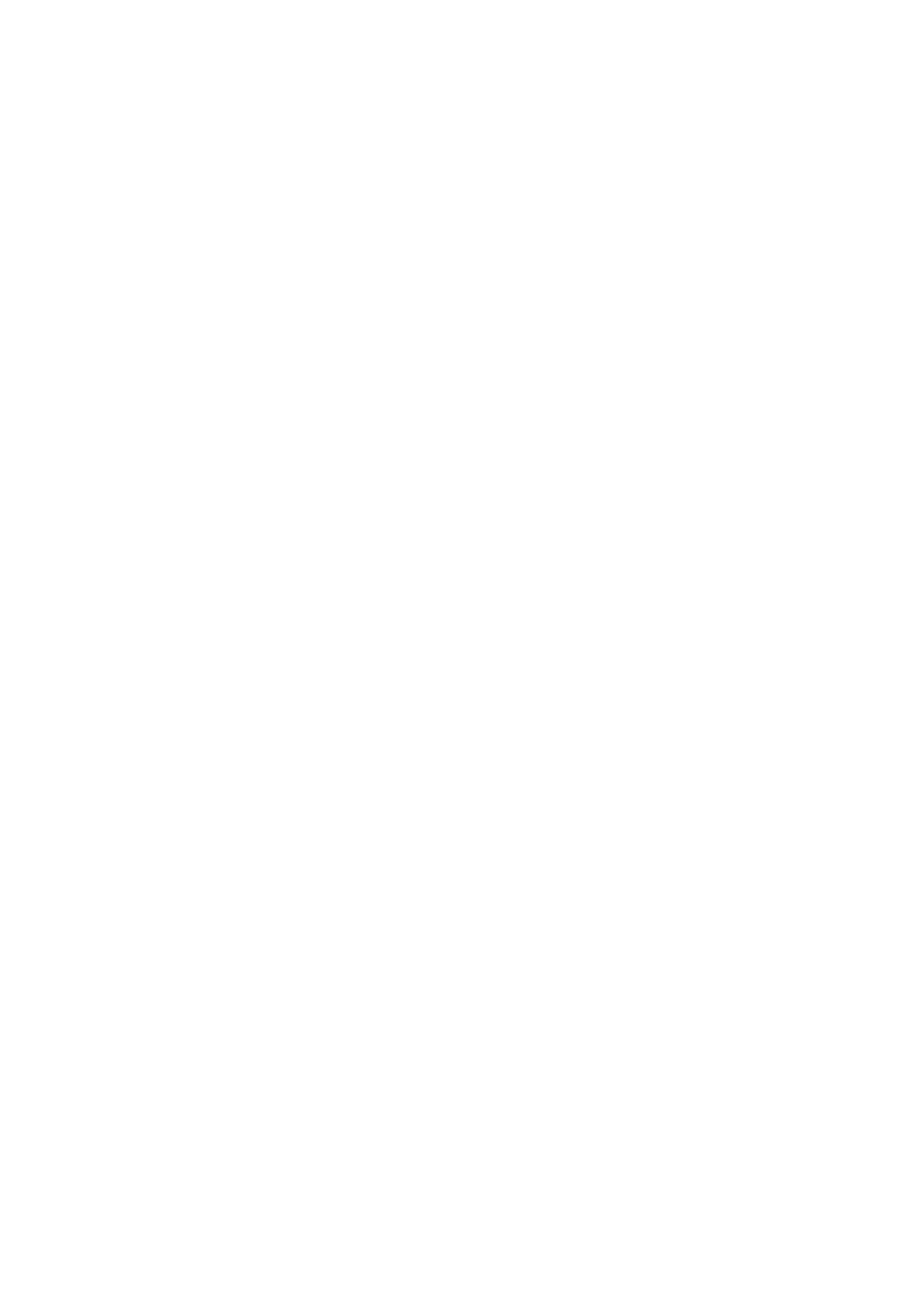## **Contents** *Page*

| Appointments of Tribunals and Appeal Tribunals from the Panel  Error! Bookmark not<br>defined. |  |
|------------------------------------------------------------------------------------------------|--|
|                                                                                                |  |
|                                                                                                |  |
|                                                                                                |  |
|                                                                                                |  |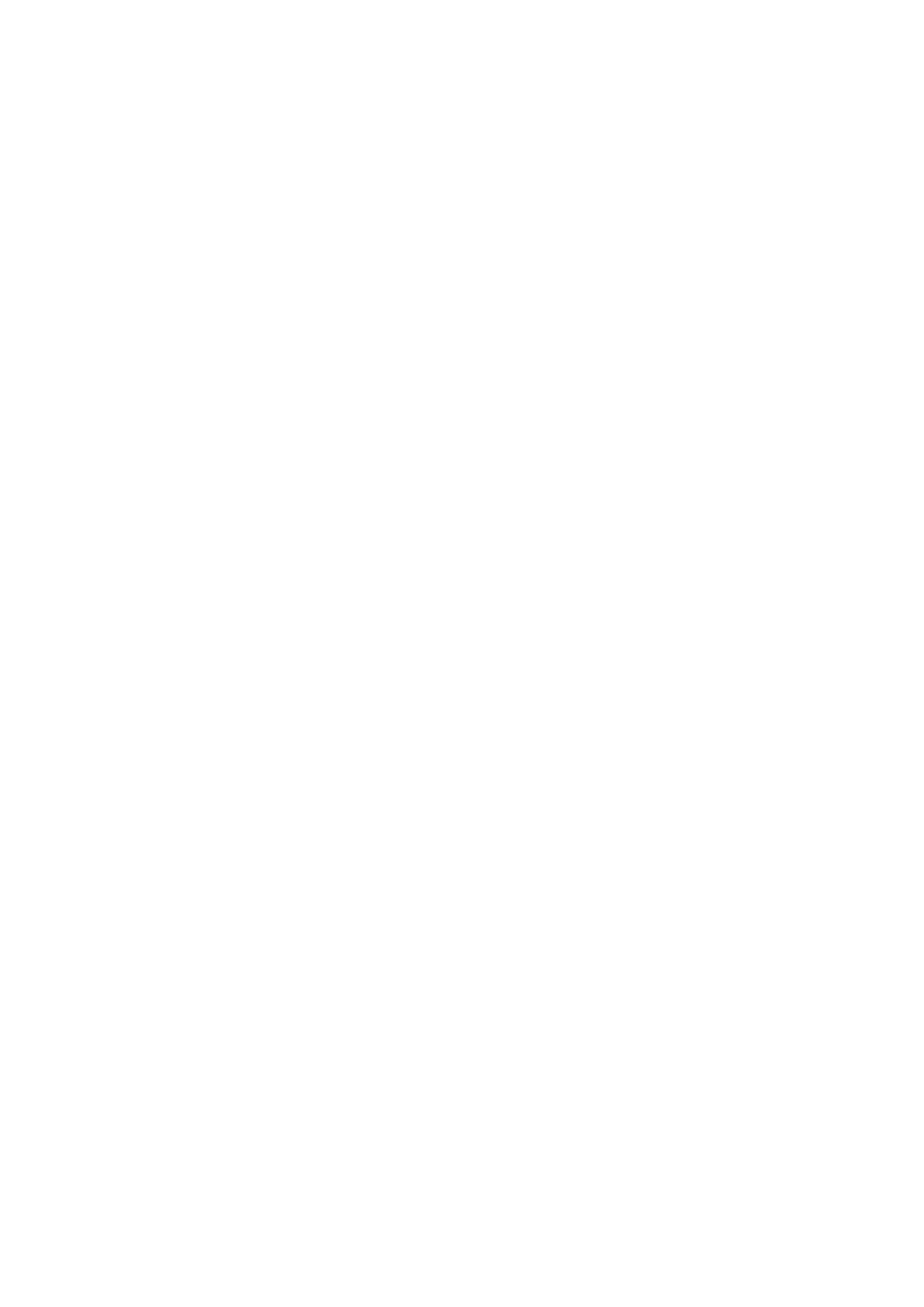## **Tribunal and Appeal Panel Terms of Appointment**

#### **Appointments to the Panel**

- 1. The People Committee shall from time to time appoint not less than 4 individuals (all of whom shall be independent of the FRC Board) to form an appointment committee to appoint individuals (having the appropriate qualifications and experience to sit on a Tribunal) to be members of the combined Tribunal and Appeal Tribunal Panel ("the Panel").
- 2. The persons who may be appointed to the Panel shall include, but not be limited to, persons having legal and auditing expertise and experience.
- 3. No member of the Panel shall be:
	- a. a member of the FRC Board;
	- b. a serving officer of any of the Recognised Supervisory Bodies;
	- c. a current employee director, officer or other appointee of the FRC, or of any subsidiary company of the FRC; or
	- d. a practising auditor or an individual who has during the previous 3 years
		- i. carried out statutory audits;
		- ii. held voting rights in an auditing firm;
		- iii. been a member of an administrative management or supervisory body of an audit firm;
		- iv. been a partner, employee, or otherwise contracted by an audit firm; or
		- v. been an employee, member, director or officer of the FRC, any subsidiary company of the FRC or any Recognised Supervisory Bodies.
- 4. Members appointed to the Panel will be appointed for terms of up to 3 years and may be reappointed.
- 5. No member is entitled to hold office for more than three terms.

#### **Appointment of Tribunals and Appeal Tribunals from the Panel**

- 6. A Tribunal or Appeal Tribunal shall be appointed from the Panel by the Convener who shall be appointed by the FRC's Conduct Committee.
- 7. A Tribunal or Appeal Tribunal shall comprise three or five persons.
- 8. The Chair of the Tribunal or Appeal Tribunal must be a lawyer (a current or former member of the judiciary, a barrister, an advocate or a solicitor).
- 9. A three-person Tribunal or Appeal Tribunal must comprise, in addition to the Chair:
	- a. a person who is neither a lawyer nor an individual with audit experience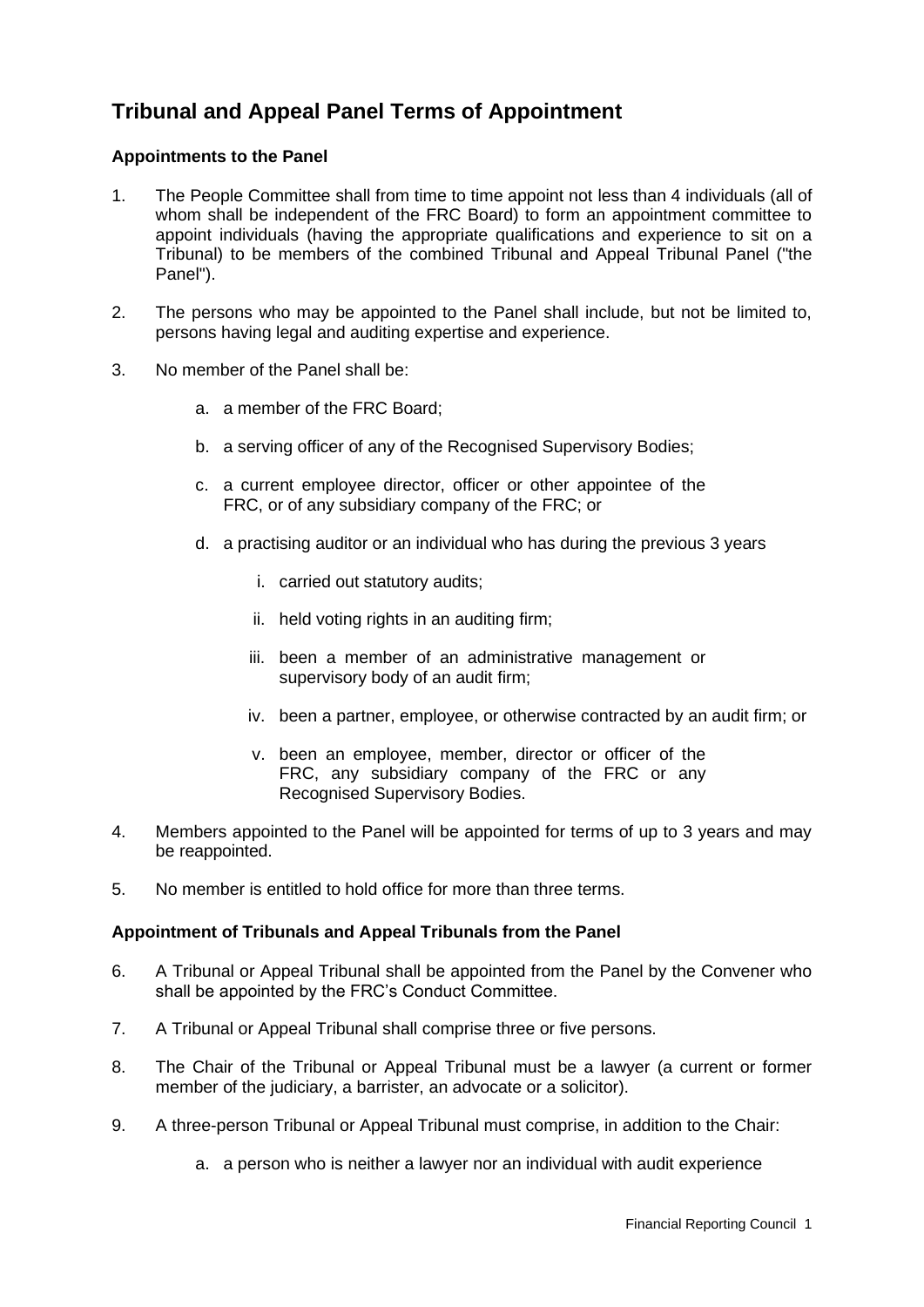- b. an individual with audit experience.
- 10. A five-person Tribunal or Appeal Tribunal must include, in addition to a Chair:
	- a. at least one person who is neither a lawyer nor an individual with audit experience;
	- b. two (but no more than two) individuals with audit experience.
- 11. The Convener must, having regard to:
	- a. the matters to be considered by the Tribunal or Appeal Tribunal;
	- b. the availability, experience and expertise of the Panel members;

to determine the size and composition of the Tribunal or Appeal Tribunal required for each Hearing.

12. No member may be appointed to an Appeal Tribunal if he has had prior involvement with a particular case as a Tribunal member.

#### **Attendance at Hearings**

13. The validity of proceedings shall not be undermined where a Tribunal or Appeal Tribunal member present at the former Tribunal or Appeal Tribunal hearing, since postponed or adjourned, is not present at subsequent proceedings.

#### **Responsibilities of the Tribunal**

- 14. The Tribunal shall exercise those functions under the Audit Enforcement Procedure delegated to a Tribunal in Parts 5, 6, 7 and 9 including:
	- a. considering all admissible evidence, including the evidence of witnesses placed before it by the Parties;
	- b. announcing its findings and giving reasons for its decision;
	- c. in the event of an adverse finding, receiving evidence and submissions in respect of Sanction;
	- d. considering and announcing its decision on Sanction and giving reasons for its decision;
	- e. considering and deciding the issue of costs;<sup>1</sup>
	- f. issuing a Final Decision Notice which will set out its findings and Sanction;
	- g. in appropriate cases and with proper notice, considering and deciding whether to impose an Interim Order.

<sup>1</sup> Audit Enforcement Procedure Rules 87 - 93

<sup>2</sup> Tribunal and Appeal Panel Terms of Appointment (January 2021)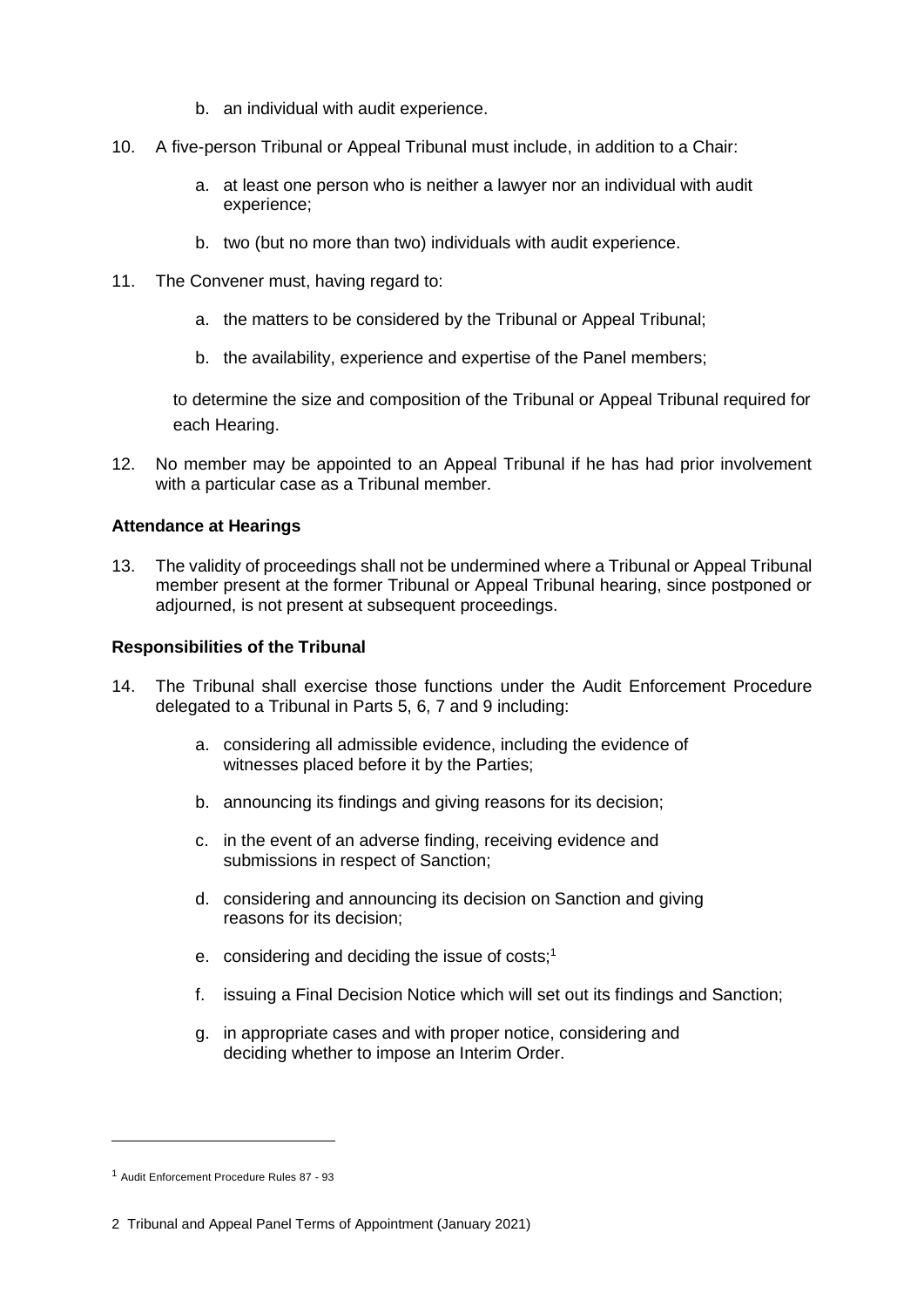- 15. The Chair of the Tribunal shall exercise those functions under the Audit Enforcement Procedure delegated to a Tribunal Chair including:
	- a. the giving of Case Management Directions at a Case Management Meeting;<sup>2</sup>
	- b. ruling on any question of law or admissibility of evidence;<sup>3</sup>
	- c. postponing or cancelling Case Management Meetings or Hearings.<sup>4</sup>
- 16. In undertaking its responsibilities, the Tribunal will have regard to the Sanctions and Publications Policies that accompany the Audit Enforcement Procedure and such other policies and guidance applicable to Tribunal members and the conduct of proceedings as may be issued by the FRC from time to time.

#### **Responsibilities of the Appeal Tribunal**

- 17. The Appeal Tribunal shall exercise those functions under the Audit Enforcement Procedure delegated to an Appeal Tribunal in Parts 7 and 9 including:
	- a. considering the grounds of appeal and submissions made by the Parties on appeal;
	- b. deciding whether one or more of the grounds of appeal at Rule 64 is made out;
	- c. where an appeal is successful;
		- i. revoking or varying the relevant Final Decision Notice on the case;
		- ii. giving such direction or taking such other steps as the Tribunal could have given or taken;
		- iii. making any other decision which the Tribunal could have made; or
		- iv. remitting the case back to the Tribunal.
	- d. announcing its findings and giving reasons for its decision;
	- e. considering and deciding the issue of costs.<sup>5</sup>
- 18. The Chair of the Appeal Tribunal shall exercise those functions under Rule 66.
- 19. In undertaking its responsibilities, the Appeal Tribunal will have regard to the Sanctions and Publications Policies that accompany the Audit Enforcement Procedure.

#### **Transitional provision**

20. On the coming into force of the Statutory Auditors and Third Country Auditors Regulations 2016 (SATCAR 2016), implementing EU Audit Regulation (EU) 537/2014 (Audit Regulation) and the EU Audit Directive 2014/56/EU (Audit Directive), the existing

<sup>2</sup> Audit Enforcement Procedure Rules 29 and 33

<sup>3</sup> Audit Enforcement Procedure Rule 32

<sup>4</sup> Audit Enforcement Procedure Rule 44 and Rules 74 - 78

<sup>5</sup> Audit Enforcement Procedure Rules 87 - 93